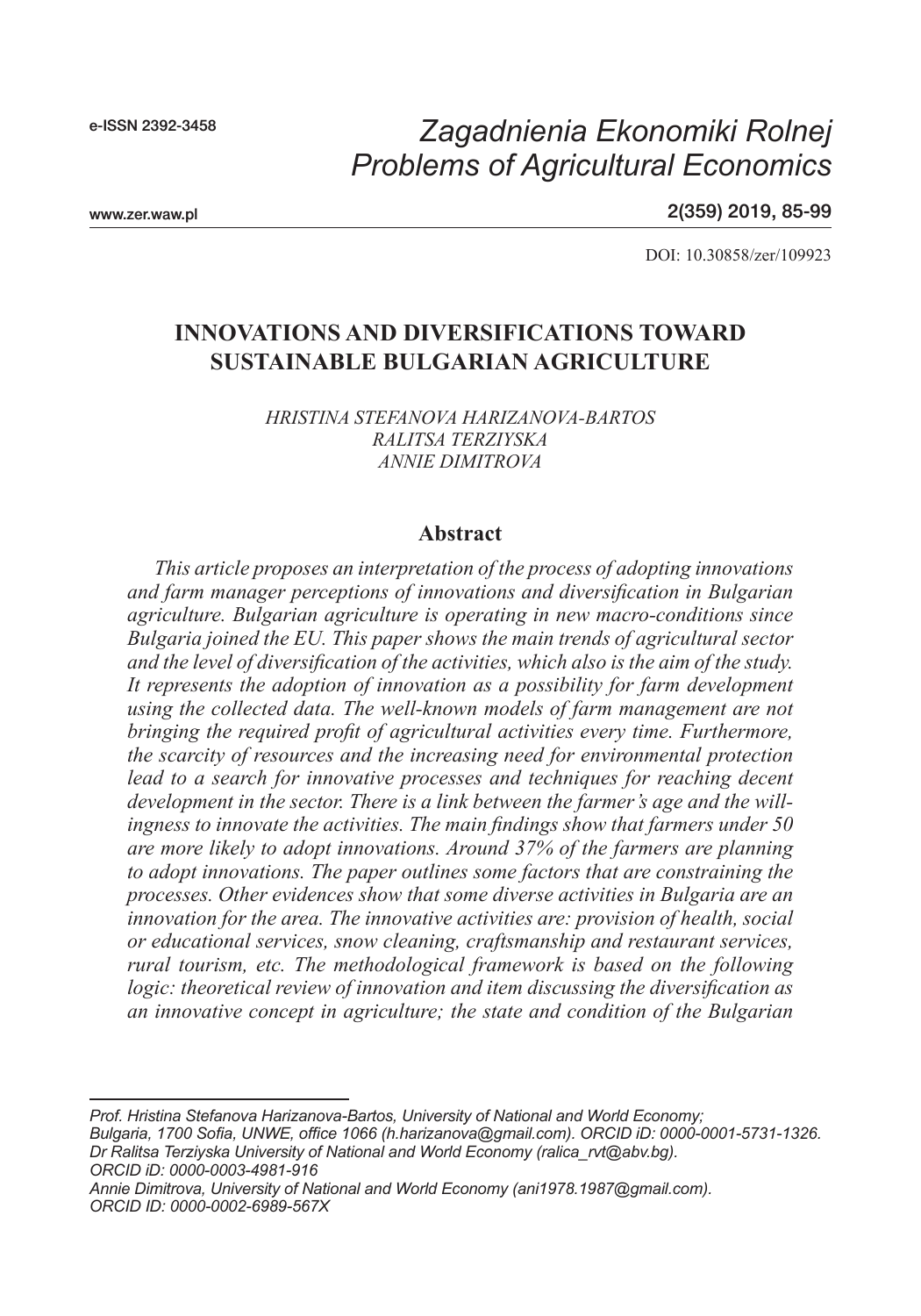*agriculture; evaluation of some factors influencing innovative processes in the agriculture based on own survey; evidence of diversification activities based on statistics and own research.*

*According to the analysed information some general conclusions are made.*

**Keywords:** agriculture, development, sustainability.

**JEL codes:** Q10, Q16, O13.

## **Introduction**

Agriculture has long-standing traditions in the Bulgarian economy. The development of the sector is one of the key priorities for the Bulgarian policymakers. Based on the recent conditions of resource scarcity and increasing demands of the society for safety and quality of production, the sector has faced challenges which have an impact on its activities. Innovations in agriculture trigger processes of rearrangement of the resources, which reflects in an increased competitiveness and better profitability of the activities. The alternative production or a vertical integration is often used by the farms as an innovative strategy on farm level to diverse the risk of their activities. The induced innovation literature has been the most important item in the economics of technical change in agriculture. We argue that the concept of technological innovation is one of the ways to reach sustainability in the Bulgarian agriculture. The introduction of innovations in the economy is a good strategy for survival on the national and international markets. Innovative farming methods can achieve greater sustainability and higher production quality, and minimize unnecessary production costs. New machinery and technologies help to ensure the precision and speed of production processes, facilitate the farmer and increase the competitiveness of the farm. Furthermore, we suggest that diversification of the activities is an innovative approach used on farm level. The research questions are "What is the current level of willingness of the Bulgarian farmer to adopt innovations?" and "What is the level of diversification?" To answer these questions, we adopt the following structure in this paper: (1) theoretical review of innovation (2) an item discussing the diversification as an innovative concept in agriculture; (3) finally, from this theoretical standpoint, we intend to suggest how to study the present empirical evidence by statistics and own survey.

# **Literature review in the context of innovation and diversification**

The use of innovations helps to increase the competitiveness of the farm, but also to measure the effect of the innovation potential and the possibility of its utilization. The innovation potential measures the farm's readiness to implement and complete the process of introducing new solutions or technologies. According to the received information, the farmer can propose and apply the right decision of which type of innovation to use (Blagoev, 2014).

There are authors who point out that to reach sustainability by innovations in the sector, one should look closer to the territory development (Dineva, 2017) and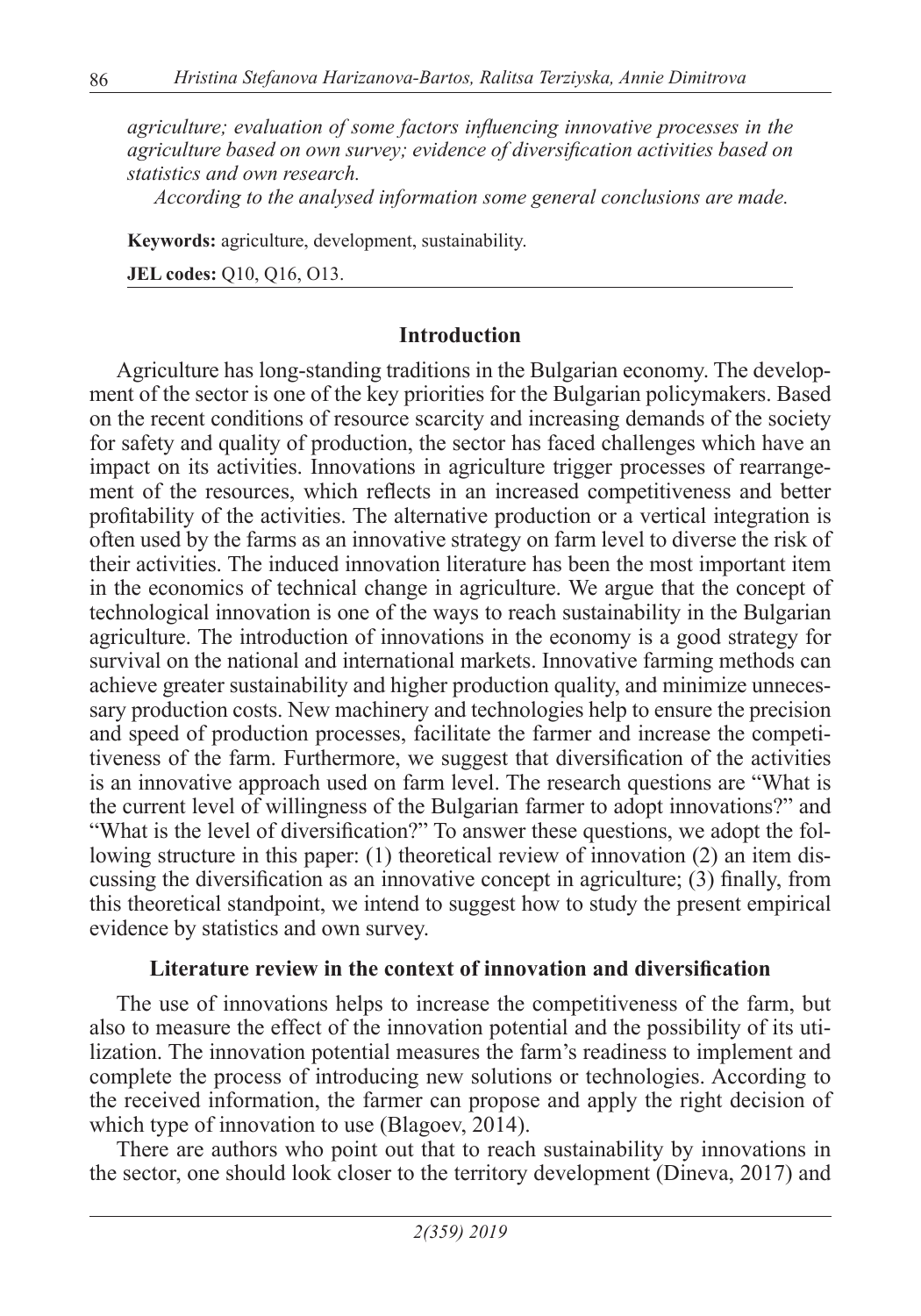on this base to propose a competitive strategy for development by links between agriculture and industries considered – both "downstream" (agroindustries corresponding to different products or product lines, mainly food industries) and "upstream" (fertilizers, pesticides, seeds, farm machinery), as their characteristics and trends (Possas, Salles-Filho and da Silveira, 1996). Some researchers state that the competitiveness and sustainability of the sector depends on specialization and the size of the farm (Harizanova-Metodieva and Metodiev, 2014).

Furthermore, there are also differences between types of economic activity and types of innovation (Panteleeva, Varamezov and Kostadinova, 2018). They state that farmers who have not implemented product innovation do not upgrade production processes, and there is a close link between a product and process innovation. Farms that have replaced amortized equipment with innovative technologies have increased the competitiveness of their production and increased revenue from their activities. Another conclusion that can be drawn from the findings of the authors is that the competitive advantages of the farms are directly proportional to the period of use and the type of innovation (product, marketing, organizational, etc.). If a longer period and different types of innovations are exploited, then the farm will be more competitive on the domestic and international markets. As we state in the previous paragraph, there is a sectoral competitiveness and that is why some of the researchers studied the innovations on that level to enhance their effectiveness. Innovations and their implementations are very important for cattle breading sector, and they can lead to the decrease of some diseases by reaching a clean environment (Harizanova-Metodieva and Metodiev, 2016). Intellectual property is also a source of innovation, contributing to the stability of national economies and the competitiveness of farms by stimulating future innovation, supporting investment in innovation, providing funding for research, etc. (Edvinsson and Sullivan, 1996). Business entities that benefit from intellectual property objects report higher economic performance and market value than their competitors who are not willing or cannot implement innovative solutions. Competitiveness can be achieved not only with large investments, but also through the creation, exchange and dissemination of know-how via cooperation networks and development research centres. Up-to-date technological globalization is at different level in different countries or regions. The relationships between agricultural entrepreneurs and research institutions are very important, as well is the use of the cluster approach and the importance of innovation systems (Panteleeva et al., 2018).

Some authors (Terziev and Arabska, 2015) state that another innovative way of enhancing competitiveness is the production of organic products. Besides being effective in symbiosis with the environment and being socially responsible, this is a good example of both a sparing agriculture and an increase in yields from production. However, this is relevant only in certain cultures and conditions. The development of the agrarian sector in the country reflects all historical and cultural traditions and peculiarities in different regions. The traditions have a major impact on the structure of production and organic farming, which can be seen as a combination of traditions, innovation and high production capacities.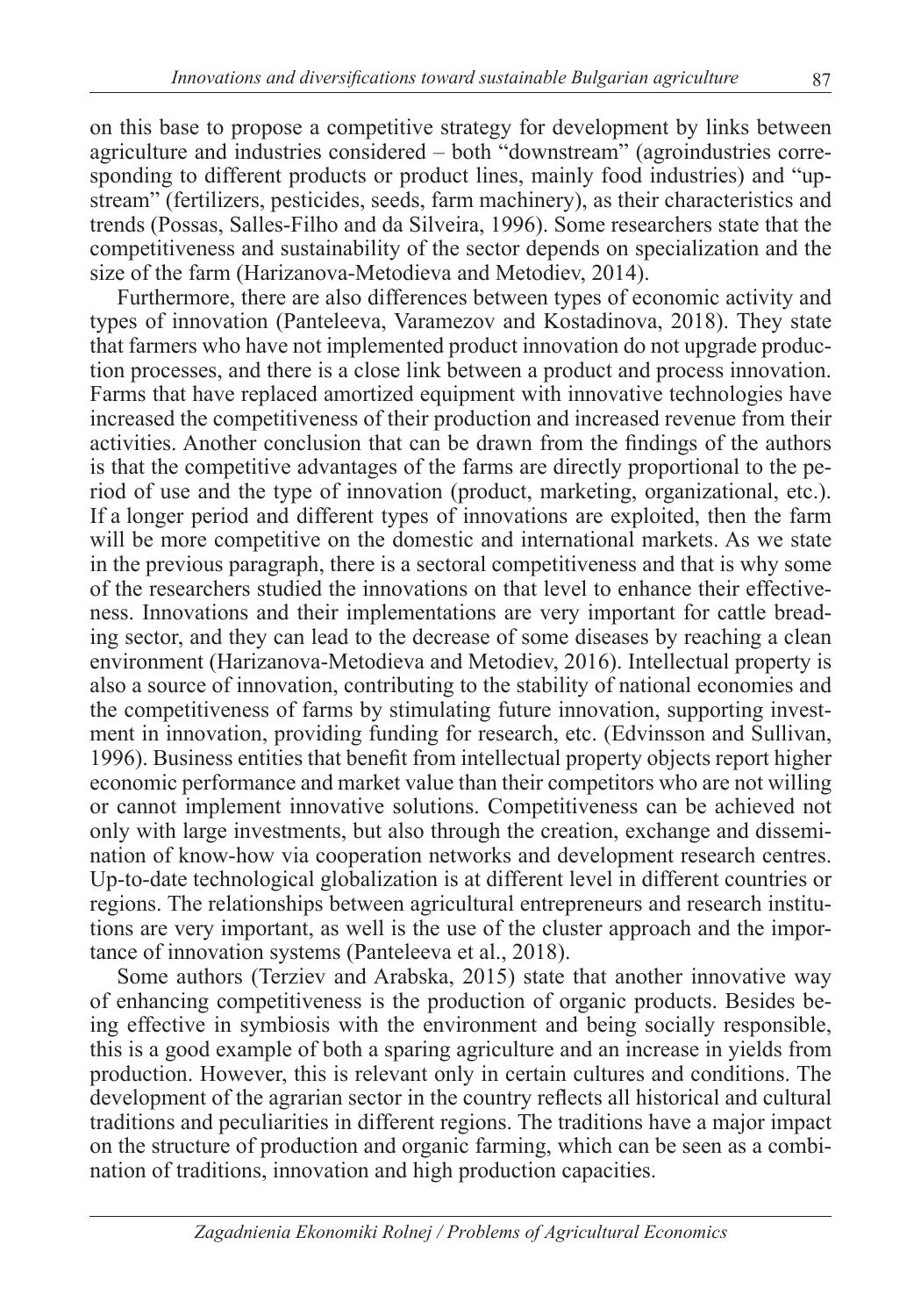The diversification model in some countries is pointed as innovative and it adopts production principles based on "nature's work" as ecosystem services without prohibiting the use of synthetic or biological raw materials (Plumecocq et al., 2018). With farming systems, farmers in the diversification model apply adaptive management in order to reduce the uncertainty. The model involves creating new organizational forms that interact with each other through knowledge sharing to reduce the risk of agrarian activities. Management of these farms has developed good practices for different types of activities and adding value to their products (Fig. 1).

The main features that distinguish this model from other models are: (a) nature is seen as a major factor in the production and living space for people; (b) introducing new social forms aimed at restructuring production in order to increase productivity.



*Fig. 1*. Diversified model of agriculture. Source: own adaptation.

The concept of diversification has been the subject of research by a number of authors. Part of them (Davis and Pearce, 2001) focus on the factors that cause farmers to develop non-agricultural activities. Among these factors are the increased number of inhabitants, limited access to land, lower labour productivity, low return on invested capital, market risk, etc. Other authors (Reardon et al., 1998) consider diversification as a consequence of the relative advantages of off-farm employment. According to some authors (Singh, 2006), the degree of diversification depends on the competition among farm activities. Diversification can be seen as a tool for enhancing competitiveness.

Diversification of agriculture can be classified into the following three categories: (1) transfer of resources from agricultural to non-agricultural activities; (2) moving resources in agriculture from less profitable crops or breeds to more profitable crops or businesses; (3) using resources in different but complementary activities (Delgado and Siamwalla, 1999). The process of diversification of agriculture is triggered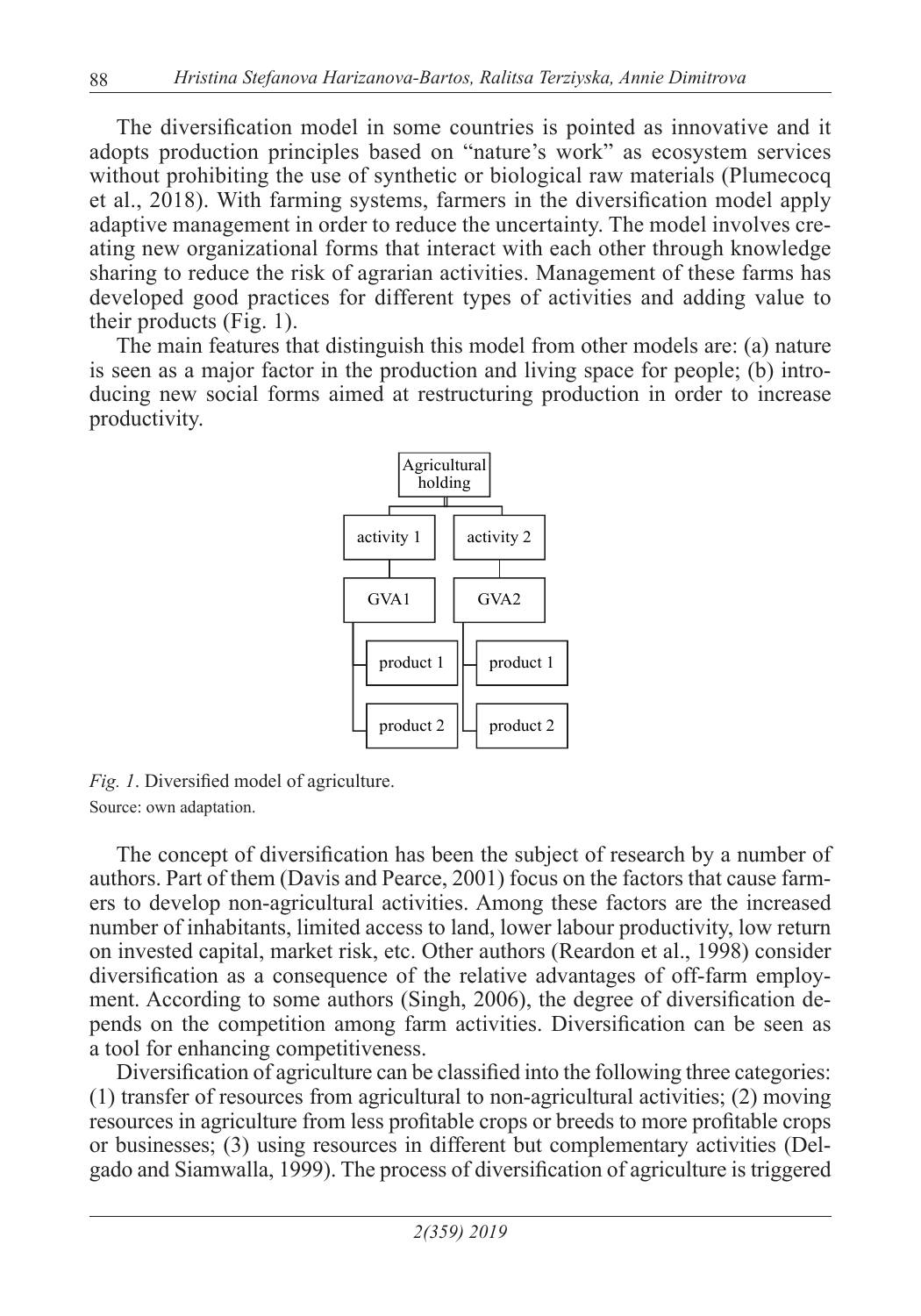by the availability of improved agricultural infrastructure, rapid technological advances in agricultural production and changing patterns of food demand.

Diversification of agriculture as a strategy leads to a great opportunity to add value as well as to better harvest planning and raising income in the farming community. Many economists support diversification as a risk management tool. This is a strategy that involves performing more than one activity in the same time line, including a reduction in pricing and manufacturing risks (Chaplin, 2000).

Van Der Ploeg and Roep (2003) propose an operational classification of diversification activities according to three dimensions of farming: first, the agricultural side (Deepening), second the rural one (Broadening) and third the mobilisation of resources (Regrounding) (see Fig. 2).



*Fig. 2.* Classification of diversification activities. Source: adaptation by Van Der Ploeg and Roep (2003).

# **Methodological framework**

The methodological framework, according to the main aim of the study – reveals the current level of willingness of the Bulgarian farmer to adopt innovations, and what is the level of diversification, which also is the research question of the study. The paper is divided into several parts.

- 1. Theoretical review of innovation and item discussing the diversification as an innovative concept in agriculture. Literature review is based on theory in the context of innovation and diversification. This part examines theories for a different type innovation as a way of increasing the stability of the sector and the factors which are influencing the implementation of these practices. On a theoretical level, the diversification is considered as an innovative approach for increasing the competitiveness and reducing the risk in the sector.
- 2. State and condition of the Bulgarian agriculture. This part shows the main indicators of the Bulgarian agriculture as GDP (gross domestic product), GVA (gross value added), employment rate, etc.
- 3. Evaluation of some factors influencing innovative processes in the agriculture based on own survey. Findings of a research in innovations and competitiveness in agriculture are presented in this part.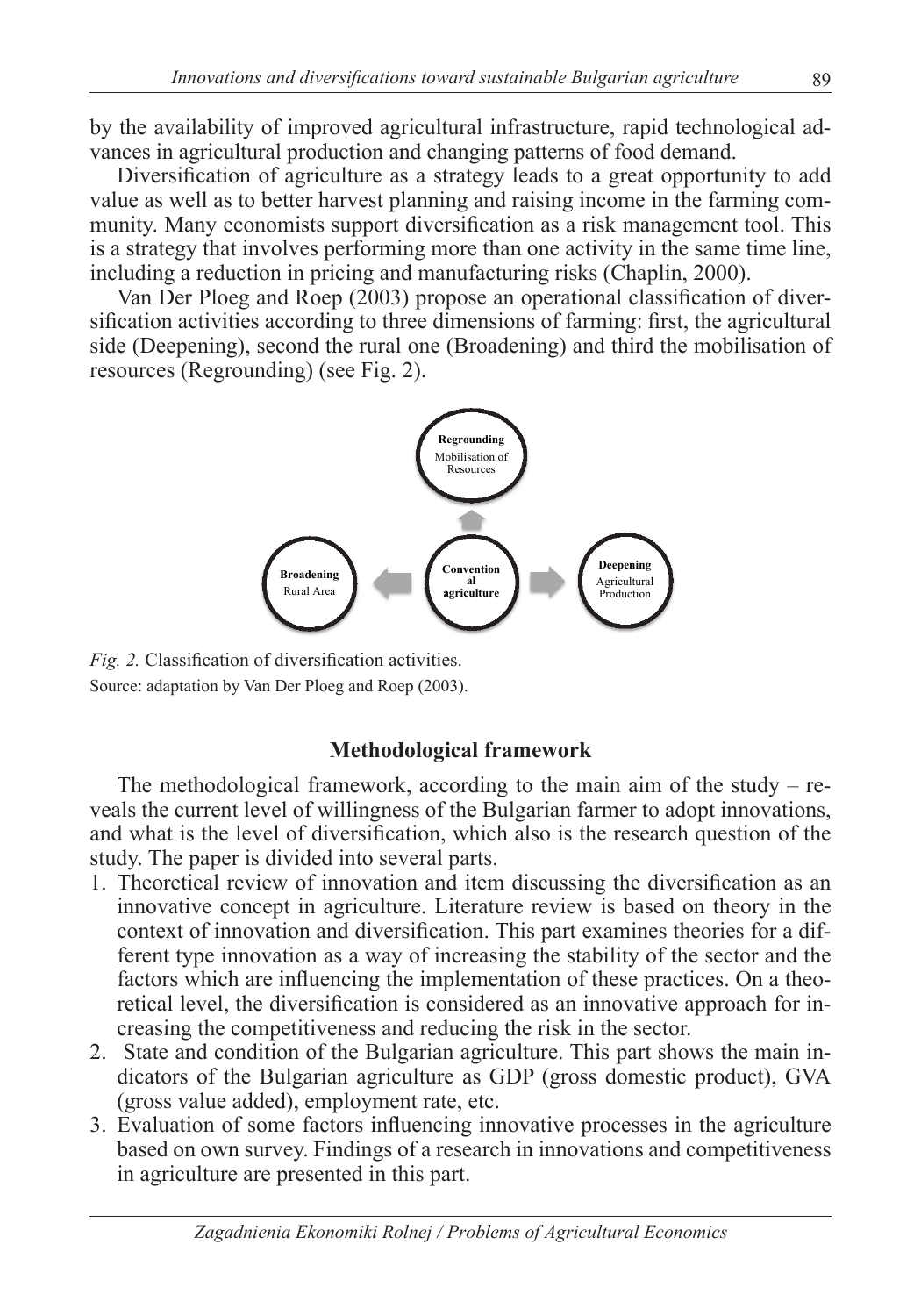The obtained methodology is as follows: the findings by the literature review were used to compose a questionnaire which can collect data for evaluating the willingness of the Bulgarian farmer to adopt innovative approaches and factors which constrain that process. The possible diversification activities were formulated as questions based on the statistics. The idea is to find out:  $(1)$  if any of these innovation activities are present for the area where the farmer is from; (2) do the farmers implement any of these activities; (3) do they attempted to implement any of them in a short term. The open questions and the Likert scale were used to evaluate the current condition in the studied topics. The survey was held in the period between 2018 and 2019. The sample was based on collected data from random farmers and does not claim to be representative. At the same time, the gathered information can direct the researches to deepen the statements of this report. The results are rather informative than quantitatively describing and aiming towards the farmers to show their own perception of willingness and readiness to adopt innovations.

The sample is part of a pre-test survey among Bulgarian farmers. It counts 30 respondents in a sample size representing the agrarian structure by economic size, It is well known that the Bulgarian farm structure is a dualistic one and that is why the biggest share of interviewed farmers are relatively small-sized.

The used methods are descriptive one-dimensional and two-dimensional distributions and they are used to reveal the innovation and diversification as a tool for development of Bulgarian's agriculture.

The data is collected under the scientific project NID NI-16/2018 – Integrated approach to risk management in the agrarian sector.

According to the analysed information some general conclusions and recommendations are made.

# **Analyses of the state of Bulgarian agriculture toward innovations and diversifications**

# *Place and role of agriculture for economic development in Bulgaria*

According to NSI data, the GVA created by the sectors of the national economy in 2017 amounts to BGN 87 634 million. The GVA from the agricultural sector in 2017 amounts to BGN 4114 million in current prices. By economic sectors, GVA in 2017 is distributed: industry  $-28.4\%$ , services  $-66.9\%$  and agriculture  $-4.7\%$ . For 2011-2017, there is a very slight increase in agricultural GVA, services have the largest share which is about 67%. The data is presented in Figure 3.

According to the Bulgarian National Bank, the Foreign Direct Investment in Bulgaria, during 2017 amounted to BGN 2718 million (EUR 1390 million). The highest amount of investments was attracted by the Manufacturing; Finance and Insurance Sectors; Car, Motorcycle Trade and Repair; and Real Estate Operations. Net foreign investment in agriculture, forestry and fisheries in 2017 is below 1% of the total.

The is the dynamics in the foreign direct investment in agriculture for 2011- -2017. There is an increasing tendency of 87% between 2011 and 2014, but after that the trend is decreasing. The data is presented in Figure 4.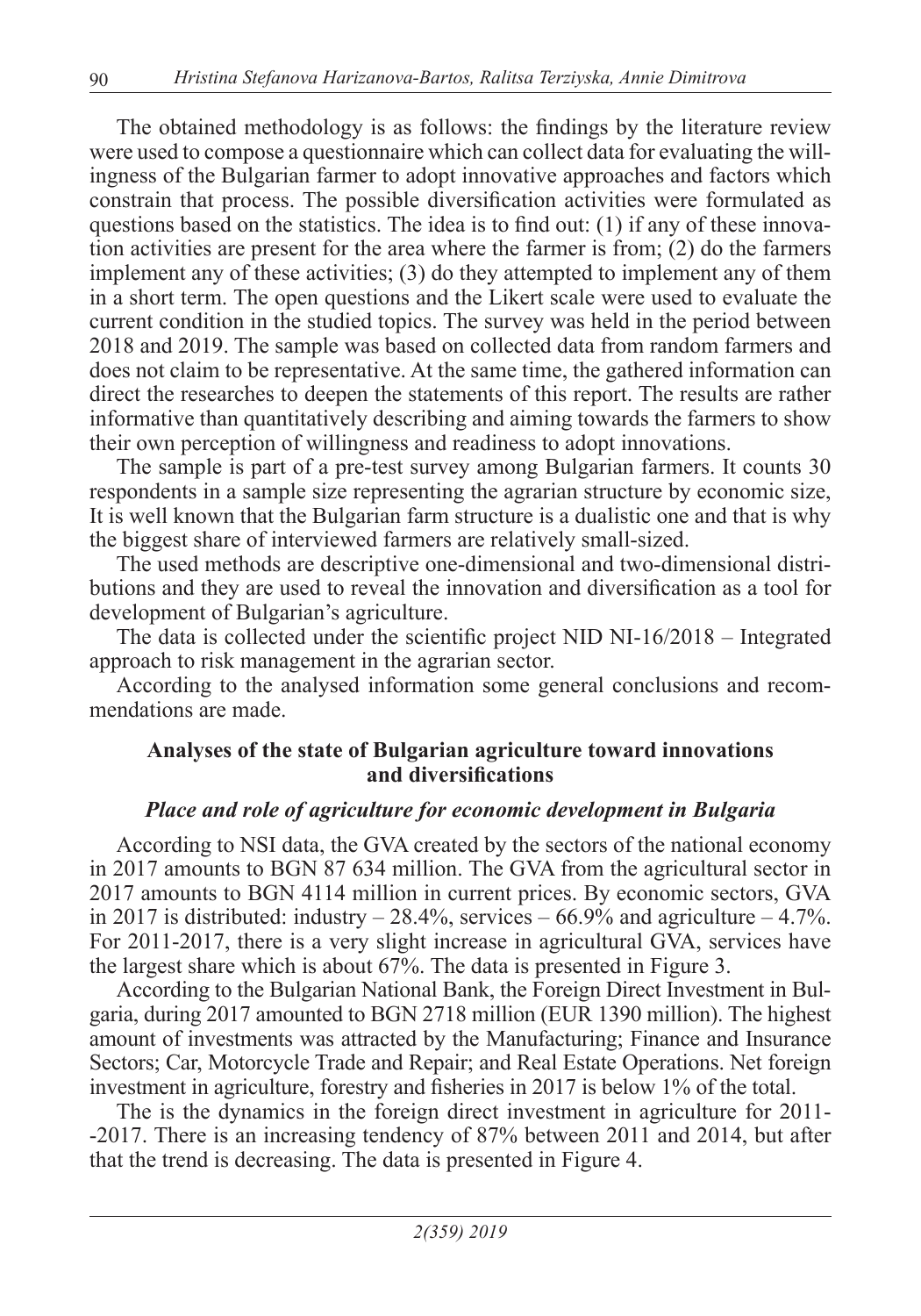

*Fig. 3.* GVA by economic sectors (BGN million).

Source: NSI, Main indicators 2011-2017.



*Fig. 4.* Foreign direct investments in agriculture, forestry and fishing (EUR thousand). Source: NSI, Main indicators 2011-2017.

The value of the gross agricultural production for 2017 by current producer prices amounted to BGN 8031.5 million, marking an increase of 6.2%, compared to the previous year. It is made up of the value of:

- Plant production BGN 5482.9 million (with a share of  $68.3\%$ );
- Livestock production BGN 1854.6 million (with a share of 23.1%);
- Agricultural services BGN 465.3 million (with a share of  $5.8\%$ );

The production of inseparable secondary activities – BGN 228.7 million (with a share of 2.8%).

Figure 5 shows the gross output of the agriculture sector for 2011-2017. Relative stability in crop production was observed for the studied period. There is a slight decrease of 23% in livestock production in 2017 compared to 2011. The most significant change by 63% was in non-agricultural activities for the same period.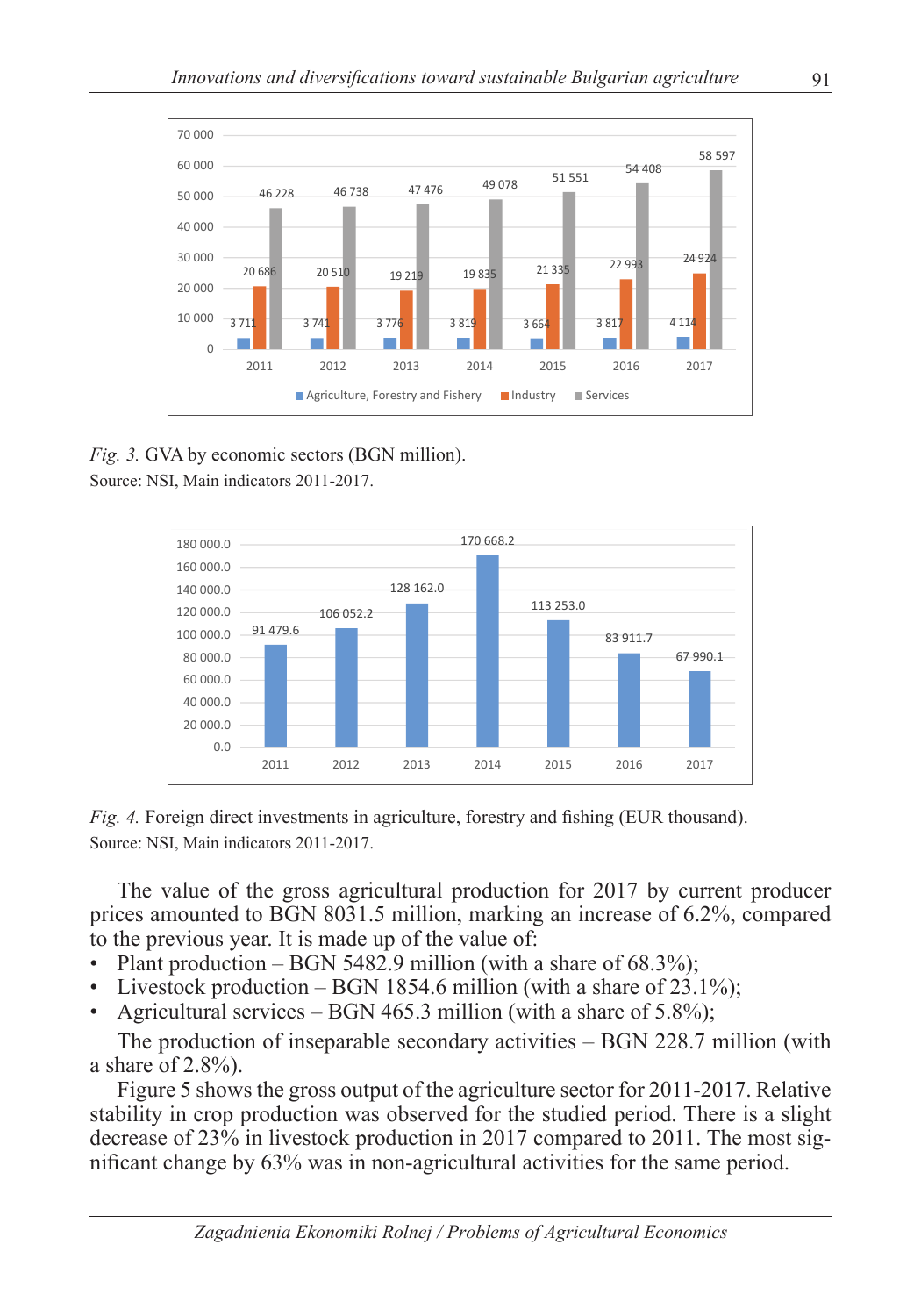

*Fig. 5.* Main economic indicators for agriculture for 2011-2017 (BGN million). Source: MAFF, Agrostatistics Department, DG ARP, FSS.

Table 1 presents the main indicators for the development of the agrarian sector. It shows that the number of farms is reduced by 46%, but the arable area increased. Also, the final output of agricultural activities has increased by 54% and the labour input has decreased. The trend of the employed family labour in the holding is decreasing by 45%. On the other hand, there is an increase in nonfamily labour by 13%.

Table 1

| General indicators of the agrarian sector in Bulgaria         |                 |
|---------------------------------------------------------------|-----------------|
| General indicators                                            | $2010/2016$ (%) |
| Agricultural holdings (number)                                | $-46$           |
| Utilized Agricultural Area of the agricultural holdings (ha)  | 5               |
| Total standard output of agricultural holdings (EUR thousand) | 54              |
| Labour input – AWU                                            | $-38$           |

Source: MAFF, Agrostatistics Department, DG ARP, FSS.

The dynamics of the agricultural farms in Bulgaria according to their economic size shows a tendency for decreasing the number of farms in all groups in the recent years. The overall change for 2010-2016 is negative (-46%). The most significant decrease is in the group of small farms, including farms with an economic value corresponding to EUR 2000, which amounts to 58%. In the next group, up to EUR 4000, the decrease is about 40% and up to EUR  $8000 - 12\%$ . For all other groups, the number is increasing. The data is presented in Table 2.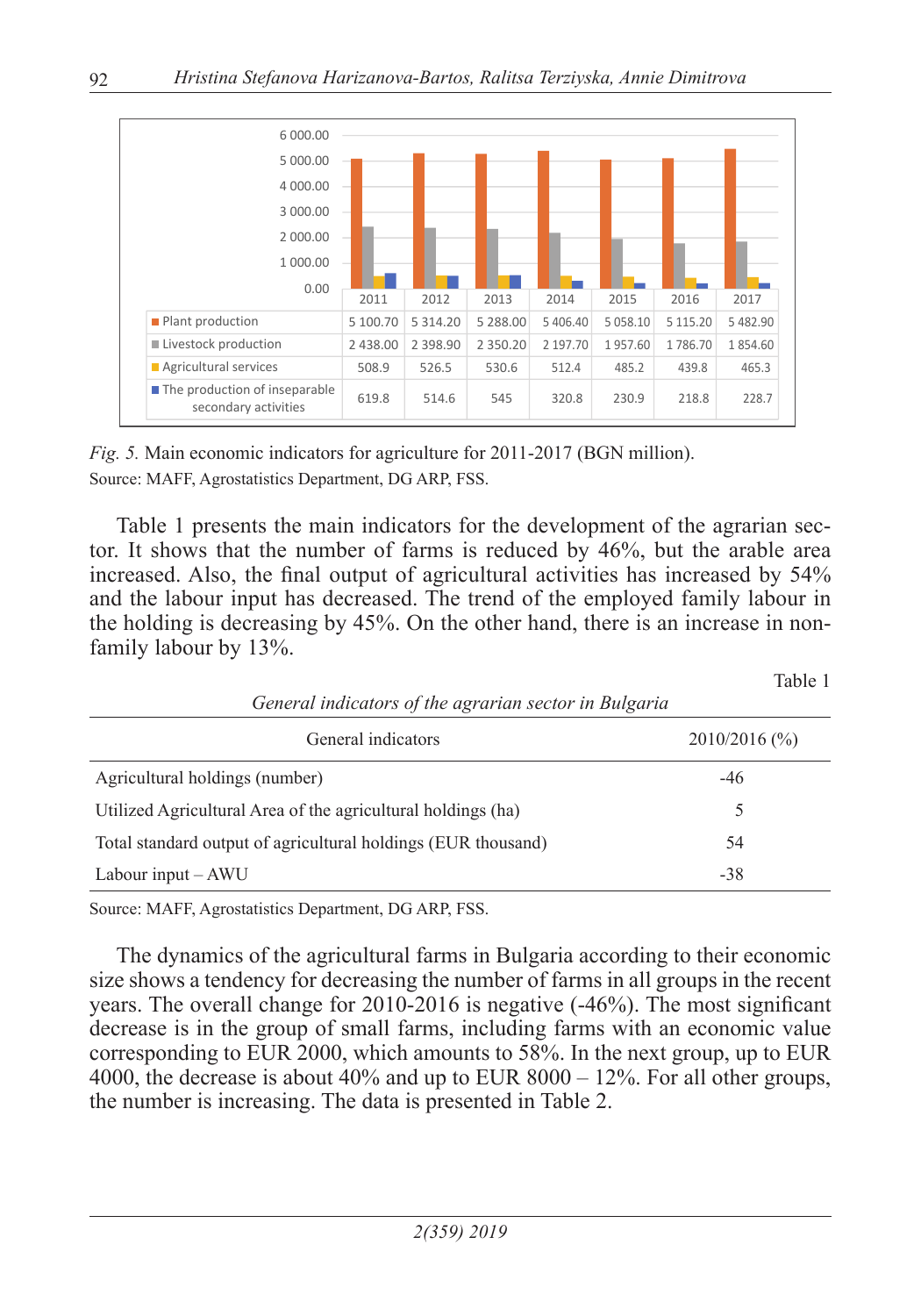|                                      |         |         |         | Table 2         |  |  |
|--------------------------------------|---------|---------|---------|-----------------|--|--|
| <i>Economic size of the holdings</i> |         |         |         |                 |  |  |
| Limits in EUR                        | 2010    | 2013    | 2016    | $2010/2016$ (%) |  |  |
|                                      | 370 222 | 254 142 | 201 014 | $-46$           |  |  |
| < 2000                               | 255 105 | 140 228 | 104 898 | $-59$           |  |  |
| $\geq$ 2 000 < 4 000                 | 59 473  | 51 384  | 34 956  | $-41$           |  |  |
| $>= 4000 < 8000$                     | 26 28 6 | 27 547  | 22 9 55 | $-13$           |  |  |
| $>= 8000 < 15000$                    | 12 509  | 13 849  | 13 746  | 10              |  |  |
| $\geq$ 15 000 < 25 000               | 6 0 4 3 | 7056    | 8 2 4 8 | 36              |  |  |
| $\geq$ 25 000 < 50 000               | 4 7 3 3 | 6 0 20  | 6 6 7 5 | 41              |  |  |
| $\geq$ 50 000 < 100 000              | 2 5 3 5 | 3 2 2 9 | 3 9 6 7 | 56              |  |  |
| $\geq$ 100 000 < 250 000             | 1908    | 2 3 8 3 | 2676    | 40              |  |  |
| $\geq$ 250 000                       | 1630    | 2446    | 2893    | 77              |  |  |

Source: MAFF, Agrostatistics Department, DG ARP, FSS.

### **Analysis and discussion based on results of the research**

According to the survey, there are some factors which constrain the Bulgarian farmer to adopt innovative processes. The main findings are based on the evaluation of the following factors:

- 1. the lack of information about the new high-tech achievements of science in the sector;
- 2. the high cost of investment for innovation and the lack of funding from banking and non-bank institutions;
- 3. the willingness to implement activities innovations in the next 3 years. The results are presented in Table 3.

| Results of factor evaluation                                                                                    |          |               |     |     |     |       |
|-----------------------------------------------------------------------------------------------------------------|----------|---------------|-----|-----|-----|-------|
| Factor evaluation $1 - no$ influence, $5 - very$ high influence                                                 |          |               |     |     |     |       |
| Researched question                                                                                             |          | $\mathcal{L}$ | 3   | 4   | 5   | total |
| The lack of information about the new<br>high-tech achievements of science in the sector                        | $\theta$ | 10%           | 10% | 30% | 50% | 100%  |
| The high cost of investment for innovation<br>and the lack of funding from banking<br>and non-bank institutions | 10%      | 37%           | 3%  | 17% | 33% | 100%  |
| Willingness to adopt innovation<br>in the next 3 years                                                          | 23%      | $7\%$         | 17% | 17% | 37% | 100%  |
| $\alpha$ and $\alpha$ and $\alpha$                                                                              |          |               |     |     |     |       |

Source: own survey.

*Zagadnienia Ekonomiki Rolnej / Problems of Agricultural Economics*

 $T<sub>1</sub>$   $\sim$ 

Table 3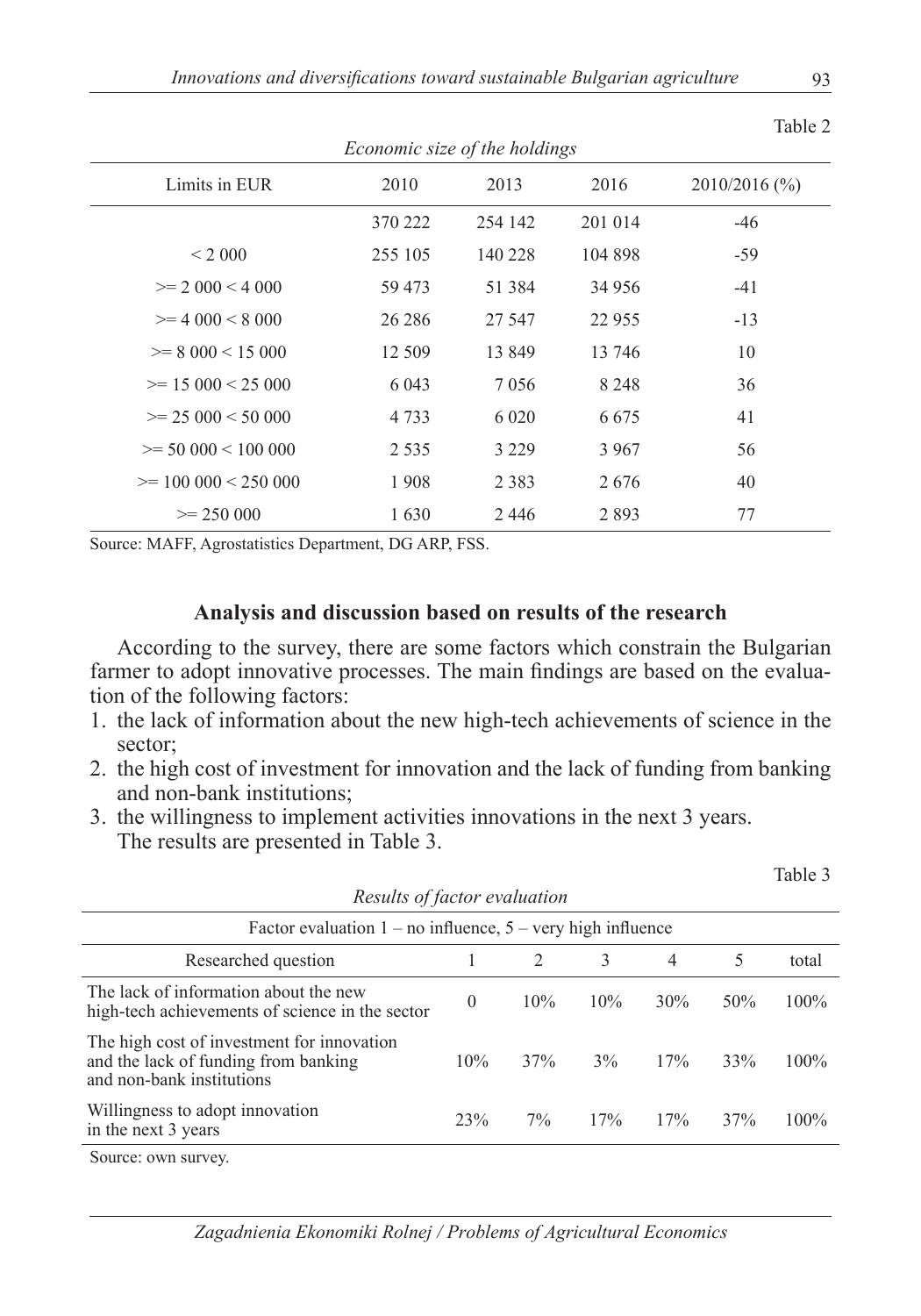From the information above, we can conclude that the farmers are more constrained by lack of information rather than the price of the implementation.

The lack of information about new practices and technologies is not a new statement, in 1971 Wharton defined it as the main problem. After a number of studies, he concludes that poorly-informed farmers have extremely high expectations of innovative solutions on their output, and if the results are not as expected, they immediately dismiss innovation as unprofitable although they have received higher revenues than through conventional farming, which they usually practice (Wharton, 1971).

Studying the data reveals that there is a difference between the self-perception for innovation implementation and constrains and the age of the farmer. The average age of the farmer in the sample is 55 years. The distribution by age and the willingness to adopt innovation is shown in the table below (Table 4).

Table 4

|                                                                                                                 | Farmer age |                             |                     |  |
|-----------------------------------------------------------------------------------------------------------------|------------|-----------------------------|---------------------|--|
|                                                                                                                 | Under 50   | <b>Between</b><br>50 and 63 | Pensioners<br>$63+$ |  |
| % of farmers                                                                                                    | 30         | 50                          | 20                  |  |
| Willingness to adopt innovations<br>in the next 3 years                                                         | 4.44       | 3.4                         | 1.7                 |  |
| The lack of information about<br>the new high-tech achievements<br>of science in the sector                     | 4.66       | 3.93                        | 4.16                |  |
| The high cost of investment for<br>innovation and the lack of funding from<br>banking and non-bank institutions | 2.22       | 2.94                        | 4.83                |  |

*Distribution of the farmers by age and researched factors*

Source: own survey, where  $1 - no$  influence,  $5 - high$  influence.

According to the data, we can conclude that there is a connection between the age of the farmer and the willingness to adopt innovations in a short term of 3 years. With increasing age of the farmer the willingness to adopt innovations is decreasing.

The other related statement can be found by the two constrains in the study, where the price of the innovation is less important to the younger respondents, than to those above 63 years of age.

Farmers' point of view on their personal attitude toward innovation differs from objective results. Many manufacturers stress that they are very innovative and invest in new high-tech equipment, but the obtained data contradicts this statement. Most farmers deal with risk on their holdings through time-tested methods and find it difficult to accept new variants that are unknown to them to mitigate the adverse effects of the business.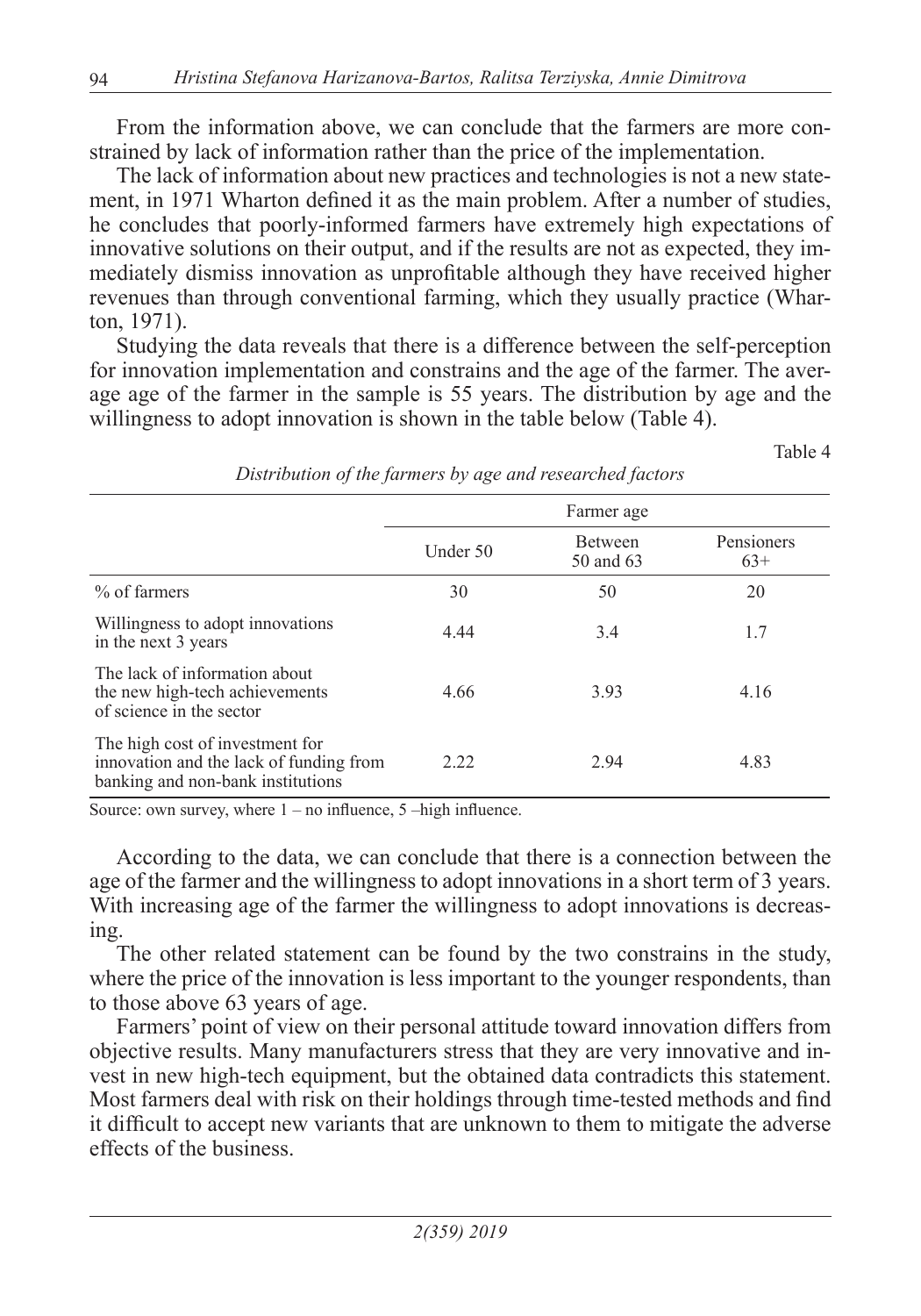Another contradiction is revealing the problem of environmental protection. In the survey, 80% of the farmers marked environmental protection as the main motive for introducing innovations to their holdings, which is in contrast to the official statistics of increased level of pollution by agricultural activities.

Diversification of farms is another practice to increase competitiveness by adding value to the production. The total number of farms diversifying their activities is unstable and it is presented in Table 5. In 2016 there was a tendency to reduce the number of farms diversifying their activities. Their change compared to 2010 is 42%. The most significant reduction is in the number of farms offering mechanized services. In 2010, the number was 2645 and in 2016 – it dropped to 1037. There is a slight trend of increasing farms in the categories: processing agricultural products; forestry; production of fish and aquaculture; non-agricultural mechanized services and other side activities. A minimum change is observed in the rural tourism and the production of renewable energy.

Table 5

| Type of activity                                                                                                                      | 2010 | 2013 | 2016 |
|---------------------------------------------------------------------------------------------------------------------------------------|------|------|------|
| Provision of health, social or educational services                                                                                   |      |      | 27   |
| Agricultural mechanized services<br>(ploughing, sowing, digging, harvesting, etc.)                                                    | 2645 | 1918 | 1037 |
| Non-agricultural mechanized services<br>(e.g. snow cleaning)                                                                          | 255  | 283  | 285  |
| Rural tourism (hotel and restaurant services)                                                                                         | 145  | 106  | 138  |
| Craftsmanship (pottery, weaving, cutlery, etc.)                                                                                       | 45   | 11   | 3    |
| Processing of farm products (processing of agricultural<br>products produced on the farm, excluding processing<br>of grapes for wine) | 307  | 376  | 312  |
| Forestry                                                                                                                              | 46   | 45   | 79   |
| Wood processing                                                                                                                       | 72   | 8    | 53   |
| Production of renewable energy for the market<br>(from wind, hydropower, biogas, etc.)                                                | 12   | 33   | 11   |
| Production of fish and aqua-crops, please specify                                                                                     | 5    | 98   | 11   |
| Other gainful activities, please specify                                                                                              | 108  | 268  | 137  |
| Total                                                                                                                                 | 3640 | 3146 | 2093 |

*Holdings by other gainful activities carried out in the holding – statistic evidence*

Source: MAFF, Agrostatistics Department, DG ARP, FSS.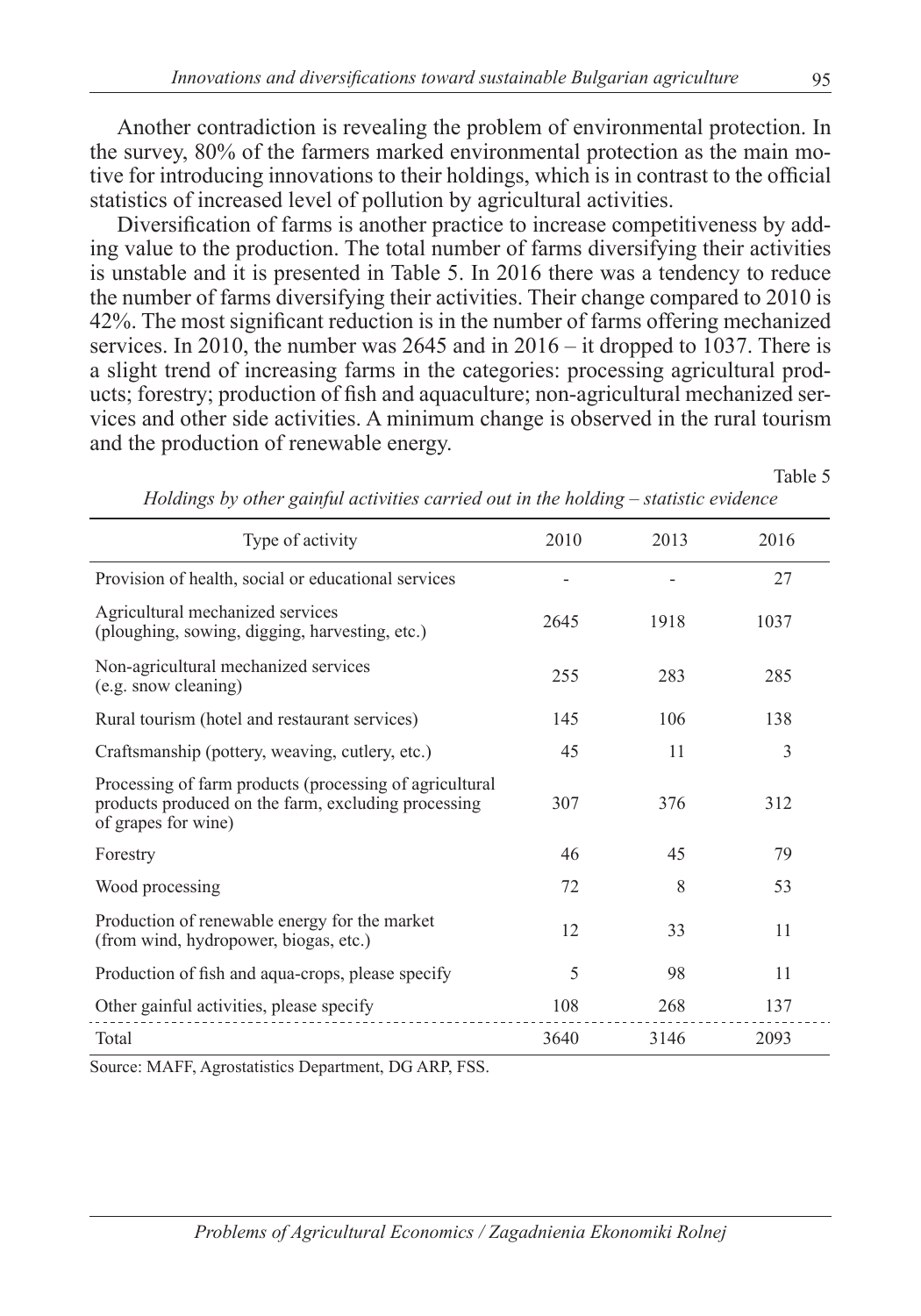One of the reasons for reduction of a number of farms which diversify their activities can be explained with the total reduction of farms in Bulgaria. The other possible reason is lack of popularity of some of the tracked activities. Last but not least, for the past 10 years of Bulgarian agriculture there continues a process of specialization and transformation of farms into large profitable structures (grain sector, vineyards).

The data collected by the survey related to diversification as an innovative tool by the research data is shown in Table 6.

Table 6

| Activities                                                                                                                                        | Is this activity Is this activity<br>an innovation<br>for the region? | a well-known<br>practice/<br>activity<br>for the region? | Do you<br>offer such<br>an activity | Do you plan<br>in the<br>next 3 years<br>to offer such<br>an activity? | Do you<br>consider<br>this practice<br>as<br>a perspective? |
|---------------------------------------------------------------------------------------------------------------------------------------------------|-----------------------------------------------------------------------|----------------------------------------------------------|-------------------------------------|------------------------------------------------------------------------|-------------------------------------------------------------|
| provision of health,<br>social or educational<br>services                                                                                         | $43\%$ Yes<br>$67\%$ No                                               | Yes 20%<br>No 80%                                        | Yes $0\%$<br>No 100%                | Yes $0\%$<br>No 100%                                                   | Yes $N/a$<br>No $N/a$                                       |
| agricultural<br>mechanised services<br>(ploughing, sowing,<br>digging, harvesting<br>$etc.$ )                                                     | Yes 25%<br>No 75%                                                     | $Yes100\%$<br>No $0\%$                                   | Yes 60%<br>No 40%                   | Yes 70%<br>No 30%                                                      | Yes 100%<br>No $0\%$                                        |
| non-agricultural<br>mechanised services<br>(e.g. snow cleaning)                                                                                   | Yes 70%<br>No 30%                                                     | Yes 35%<br>No 65%                                        | Yes 33%<br>No 66%                   | Yes $40%$<br>No 60 $%$                                                 | Yes 83%<br>No 16%                                           |
| rural tourism (hotel<br>and restaurant<br>services)                                                                                               | Yes 83%<br>No 16%                                                     | Yes $40%$<br>No 60%                                      | Yes $3%$<br>No 97%                  | Yes 7%<br>No 93%                                                       | Yes 25%<br>No 75%                                           |
| craftsmanship<br>(pottery, weaving,<br>cutlery, etc.)                                                                                             | Yes 90%<br>No 10%                                                     | Yes 43%<br>No 57%                                        | Yes $0\%$<br>No 100%                | Yes $0\%$<br>No 100%                                                   | Yes $0\%$<br>No 100%                                        |
| processing of farm<br>products (processing<br>of agricultural<br>products produced<br>on the farm,<br>excluding processing<br>of grapes for wine) | Yes 73%<br>No 27%                                                     | Yes 50%<br>No 50%                                        | Yes 13%<br>No 87%                   | Yes 13%<br>No 87%                                                      | Yes 67%<br>No 43%                                           |
| forestry                                                                                                                                          | Yes $0\%$<br>No 100%                                                  | Yes 100%<br>No $0\%$                                     | Yes $0\%$<br>No 100                 | Yes $0\%$<br>No 100                                                    | Yes 60%<br>No 40%                                           |
| wood processing                                                                                                                                   | Yes $0\%$<br>No 100%                                                  | Yes $100\%$<br>No 0%                                     | Yes0%<br>No 100%                    | Yes $0\%$<br>No 100                                                    | Yes $60\%$<br>No 40%                                        |

*Holdings by other gainful activities carried out in the holding – survey results*

Source: own survey.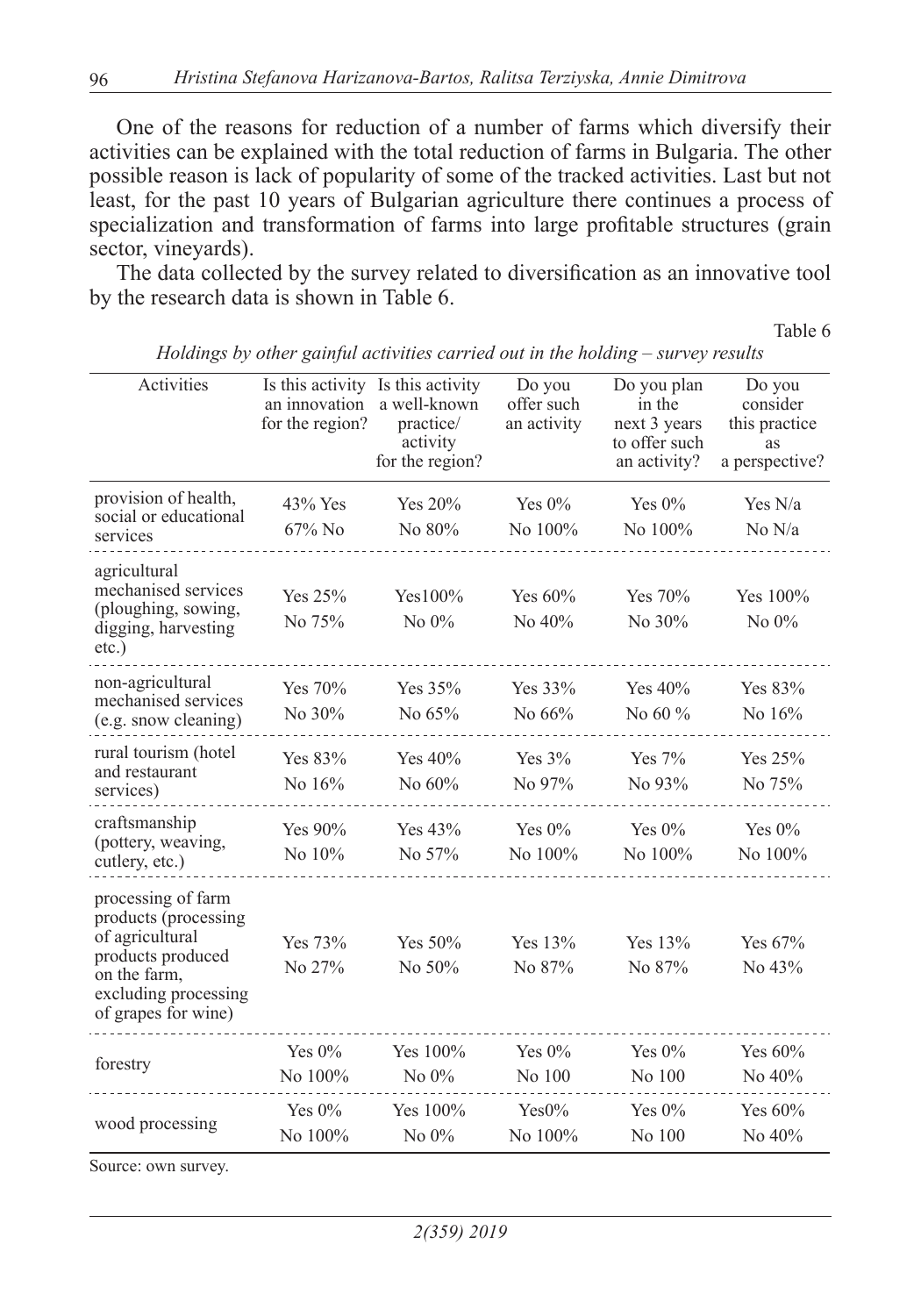# **Conclusions and findings**

In conclusion, it can be assumed that the main constraints for achieving competitiveness through the introduction of innovations are the lack of information about the proposed innovations and the lack of motivation for the managers of farms to use innovations, etc. Intergenerational continuity is also an important factor in achieving competitiveness in modern ways.

 A link between the age of the farmer and the perception of innovations and willingness to adopt new technologies and practices is also observed.

According to the presented information about diversification processes in the Bulgarian agriculture, we can state that:

- 1. Forestry and wood processing cannot be considered as an innovation, but is evaluated as a perspective one, although no farmer from the interviewed consider this as an option for the future.
- 2. Agricultural mechanised services (ploughing, sowing, digging, harvesting, etc.) are well known activities and some of the farmers have them as a diversification  $(60\%)$  and other  $(10\%)$  are planning to start incorporating such activities in the next 3 years.
- 3. New and innovative strategies are connected with processing of farm products (73%), craftsmanship (90%), rural tourism (83%), and non-agricultural mechanized services (70%).
- 4. According to the evaluation of most prospective diversified activities, at the first place are the agricultural mechanized services (100%), followed by nonagricultural mechanised services (83%).
- 5. Less prospective activities are craftsmanship (pottery, weaving, cutlery, etc.) and rural tourism (hotel and restaurant services).

The results do not claim to be representative, but at the same time they are opening new research questions about the Bulgarian agriculture.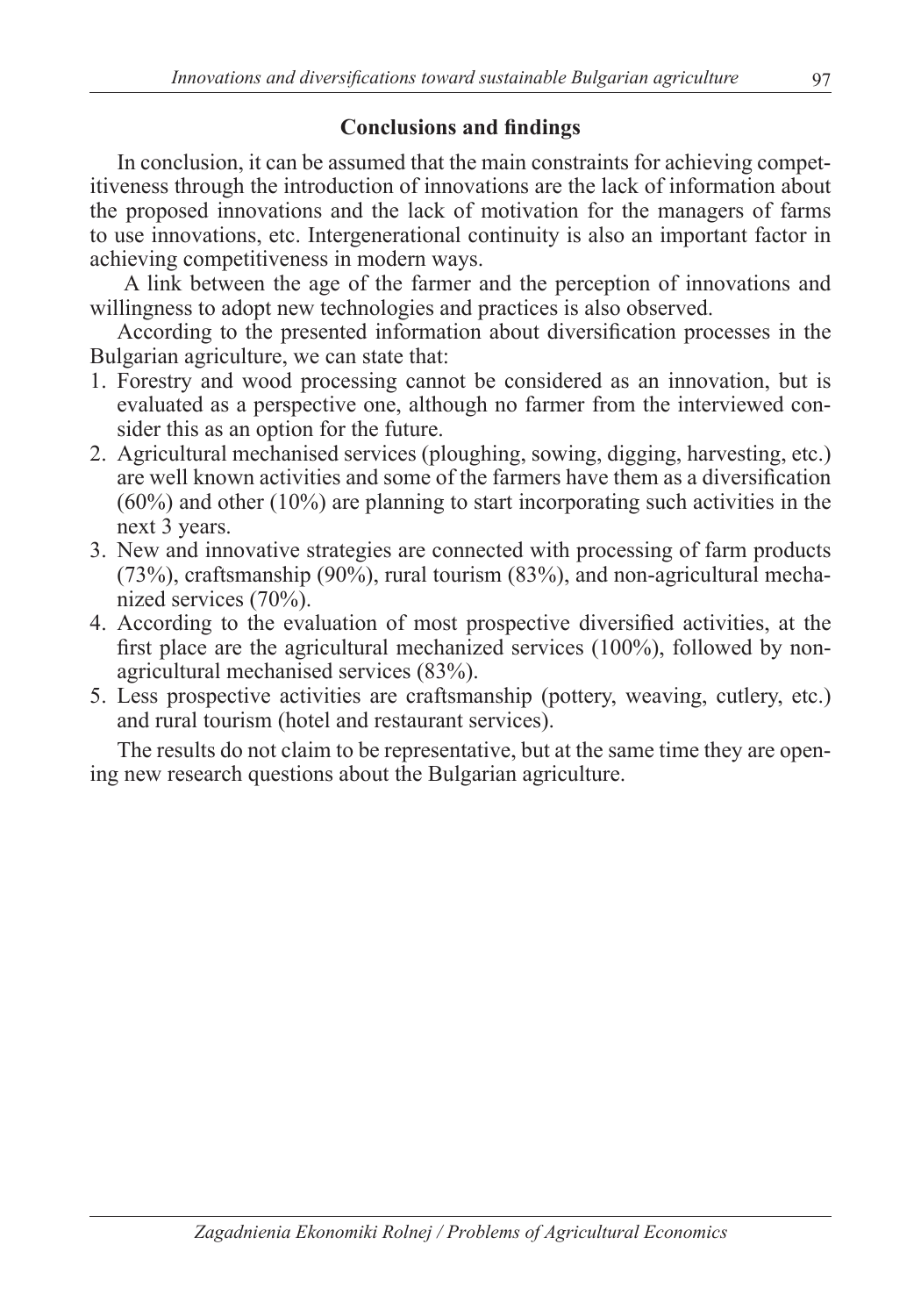#### **References**

- Blagoev, D. (2014). Boosting company competitiveness by using the innovation potential of companies. *Governance and Sustainable Development*, pp. 39-41.
- Chaplin, H. (2000). *Agriculture Diversification: A Review of Methodological Approaches and Empirical Evidences*. Work Package 4, Working Paper 2. Department of Agricultural Economics and Business Management, Wye College, University of London.
- Davis, J., Perce, D. (2001). The non-agricultural rural sector in Central and Eastern Europe. In: Z. Lerman, C. Csaki, *The Challenge of Rural Development in the EU Accession Process*. World Bank Technical Publication.
- Delgado, C.L., Siamwalla, A. (1999). eRural Economy and Farm Income Diversification in Developing Countries in Food Security, Diversification and Resource Management: Refocusing the Role of Agriculture. In: G.H. Peters, J. Von Braun (ed.). *Proceedings of Twenty-Third International Conference of Agricultural Economists*. Ashgate Publishing Company, Brookfield, Vermont, USA, spp 126-43.
- Dineva, V. (2017). Control systems in support of sustainable development management, Regional economy and sustainable development. *Varna University of Economics*, vol. 2, pp. 90-101.
- Edvinsson, L., Sullivan, P. (1996). Developing a model for managing intellectual capital. *European Management Journal, 14*(4), pp. 356-364.
- Harizanova-Bartos, H., Stoyanova, Z., Metodiev, Harizanova-Metodieva, Petkova, Dimitrova, Sheytanov, Scientific project NID NI-16/2018-Integrated approach to risk management in the agrarian sector.
- Harizanova-Metodieva, T., Metodiev, N. (2016). Influence of cleanness in dairy cattle farms on milk production and percentage of diseases with lameness symptoms. Zhivotnov'dni Nauki/. *Bulgarian Journal of Animal Husbandry, 53*(3/6), pp. 35-39.
- Harizanova-Metodieva, T.S., Metodiev, N.T. (2014). Effectiveness of dairy sheep breeding in Bulgaria. *Journal of International Scientific Publications: Agriculture & Food*, 2, pp. 330-337.
- NSI, (2017). *Main indicators 2011-2017, Statistical Yearbook*. Retrieved from: www.nsi.bg/ sites/default/files/files/publications/God2017.pdf.
- Panteleeva, I., Varamezov, L., Kostadinova, N. (2018). Innovation and Intellectual Property Status and Impact on Company Development. *Almanac Scientific Research*, vol. 25, pp. 125-152.
- Plumecocq, G., Debril, T., Duru, M., Magrini, M.-B., Sarthou, J., Therond, O. (2018). The plurality of values in sustainable agriculture models: diverse lock-in and coevolution patterns. *Ecology and Society 23*(1): 21.
- Possas, M.L., Salles-Filho, S., da Silveira, J. (1996). An evolutionary approach to technological innovation in agriculture: some preliminary remarks. *Research Policy, 25*(6), pp. 933-945.
- Reardon, T., Stamoulis, C., Cruz, M.E., Balisacan, A., Berdegue, J., Savadogo, K. (1998). *Diversification of Household Incomes into Non-Farm Sources: Patterns, Determinants and Effects*. International Food Policy Research Institute Conference "Strategies for Stimulating Growth of the Rural Non-Farm Economy in Developing Countries", Airlie House, Virginia, May.
- Singh, J. (2006). *Agricultural Geography*. New Delhi: Tata McGraw-Hill.
- Terziev, V., Arabska, E. (2015). Innovative solutions for the sustainable development of the agricultural sector and food safety. *Collection of reports from an annual university scientific conference*, vol. 7, pp. 85-100.
- Van Der Ploeg, J.D., Roep, D. (2003). Multifunctionality and rural developmentthe actual situation in Europe. In: G. Van Huylenbroeck, G. Durand (eds.), *Multifunctional Agriculture. A New Paradigm for European Agriculture.*
- Wharton, J. (1971). Risk, Uncertainty, and the Subsistence Farmer: Technological Innovation and Resistance to Change in the Context of Survival. S*tudies in economic anthropology*, pp. 151-174.